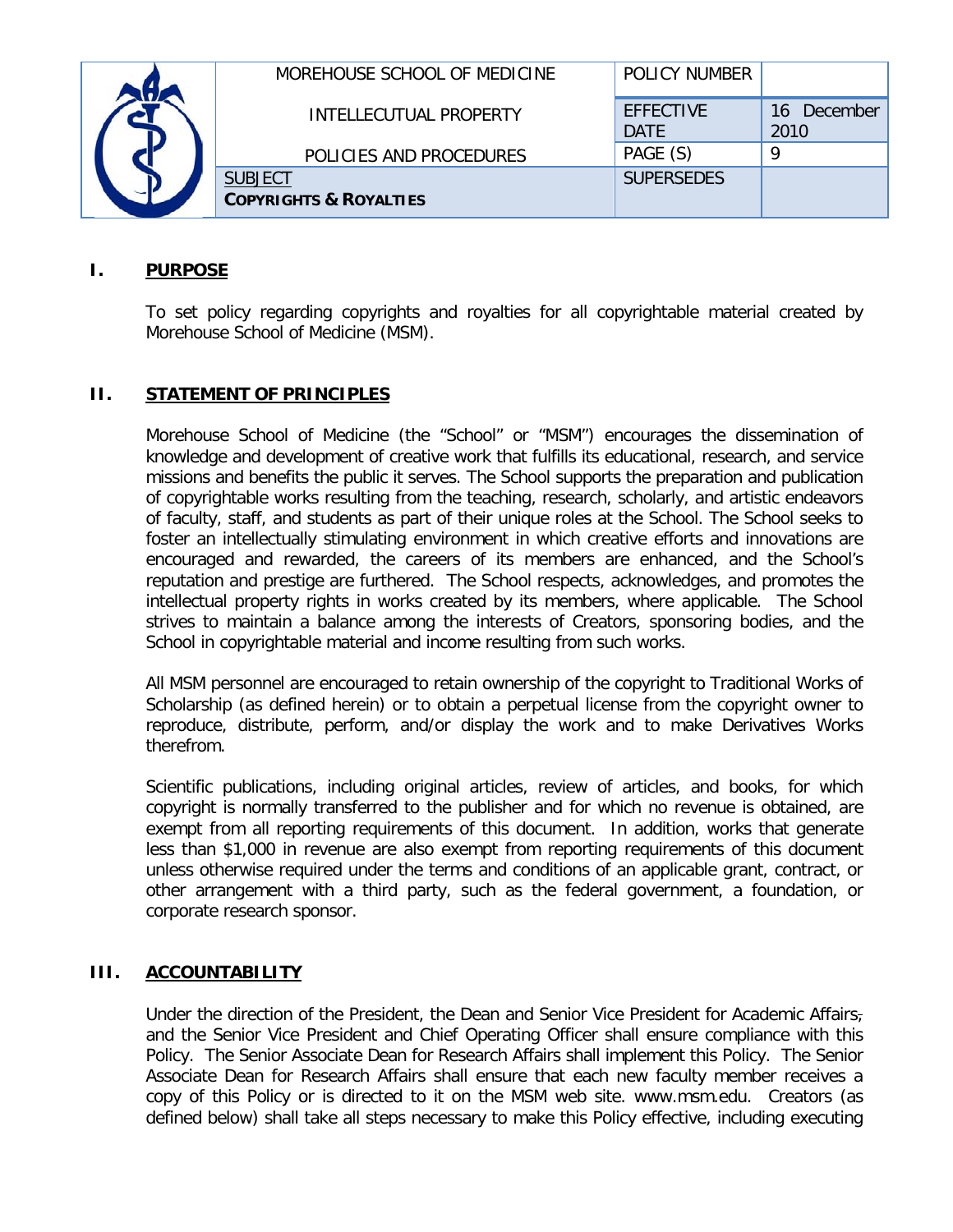all necessary or desirable agreements, applications, assignments, or other documents if requested or required by the School. A failure by a Creator to execute such a document shall not in any way affect the applicability of this Policy.

## **IV. APPLICABILITY**

This Policy applies to all faculty, staff, postdoctoral fellows, residents, students, and any other person employed by the School.

## **V. DEFINITIONS**

- 1. The following terms are defined as set forth below with respect to the School's policy on Intellectual Property: Copyrights and Royalties (the "Policy").
	- a. "**Annual Net Income**": The Income received by the MSM in each fiscal year from the licensing or other utilization of any Copyrightable Material owned in whole or in part by it after deduction of all unreimbursed costs reasonably attributable to protecting the Copyrightable Material and making it available to the public. These deductions shall include any expense of patent prosecution and interference, copyright registration, litigation, marketing, licensing, acquisition of related rights or permissions needed to license or utilize the Copyrightable Material, and the like incurred prior to the end of such fiscal year.
	- b. "**Creator**": Individual or group of individuals as referenced above in Article IV who transform ideas into a tangible form of expression thereby creating Copyrightable Material.
	- c. "**Copyrightable Material**": Material that is subject to U.S. copyright laws, including, but not limited to, literary works, musical works, dramatic works, choreographic works, graphic works, Software, photographic works, cardiographic, radiographic and pictorial works (e.g., - x-rays, images), sculptural works, audiovisual and videotaped works, sound recordings, films, theses, and works in electronic media (e.g., digitized works and network transmission of digitized works, multimedia broadcast, web-based products, recorded materials, remote transmission of information, instructional software, CD/DVD-ROMs). Copyrightable Material includes, but is not limited to, Derivative Works, Instructional Materials, Institutional Works, and Traditional Works of Scholarship, each as defined hereunder.
	- d. "**Derivative Works**": Copyrightable Material based on or derived from one or more already existing copyrighted works. Derivative Works include, but are not limited to, new versions, translations, dramatizations, fictionalizations, reproductions, compilations, revisions, and condensations.
	- e. "**Equity":** Stock, stock options, or a contractual or other right to acquire stock or options or interests as an owner, proprietor, partner, or beneficiary, or a beneficial interest in any of the foregoing.
	- f. **"Income":** From the licensing or other utilization of Copyrightable Material, income means sale proceeds, license fees, royalties, and other such revenues attributable to the use or sale of the property, but does not include revenues explicitly earmarked in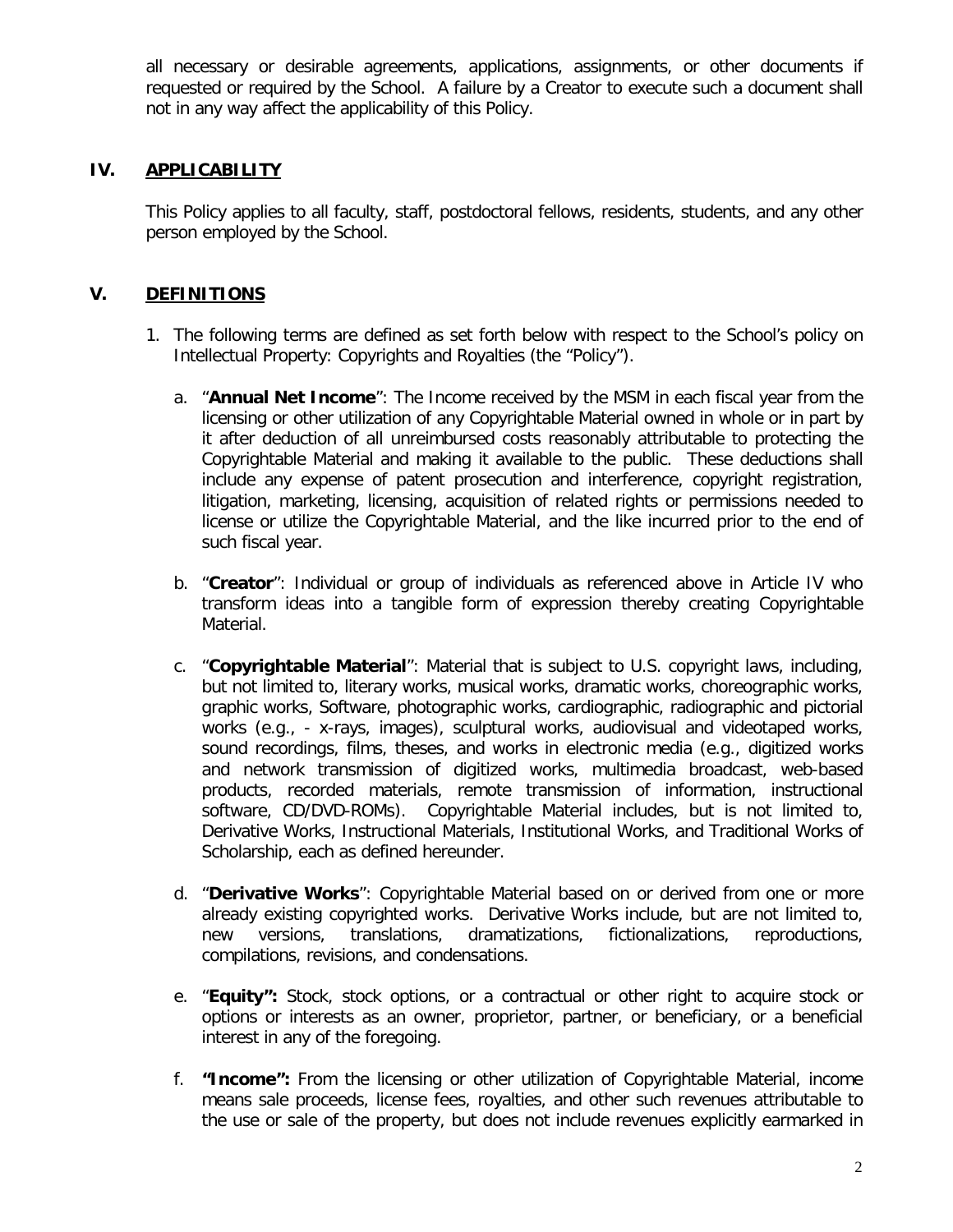the license or distribution agreement to reimburse patent, development or other costs incurred by MSM, to fund future research or other activity, or to compensate the MSM for providing training or other benefits other than the property or property rights themselves.

- g. "**Instructional Materials**": A type of "Institutional Work," including textbooks study guides and electronic media (CDs, DVDs, computer software) used for the instruction of MSM students, residents, and/or postdoctoral fellows.
- h. "**Institutional Resources**": Tangible resources provided by MSM to a Creator, including funds, office space, lab space, equipment, electronic network resources (hardware and software), support personnel, secretarial support, research, teaching and lab assistants, assistance from medical and graduate students or residents, media specialists or illustrators, supplies, and utilities. Funds include grants and contracts or awards made to MSM by an extramural sponsor.
- i. "**Institutional Works**": Copyrightable Material created (1) specifically or predominantly for use by or at MSM, or (2) at the request or on behalf of MSM, or (3) under the specific direction of MSM, or (4) by a person acting within the scope of his or her employment at MSM, or (5) under a written contract between the Creator and MSM, or (6) under a contract between MSM and an external agency. "Traditional Works of Scholarship" will not be considered "Institutional Works" for -purposes of this Policy.
- j. "**Intellectual Property**"**:** Includes, but is not limited to, Inventions (whether patentable or not) patents, patent applications, Copyrightable Materials, Trademarks, service marks, domain names, Trade Secrets, trade dress rights, formulas, designs, Software, programming code, New Media, intangible rights in machines, compositions of matter and devices, techniques, processes, procedures, systems, or formulations.
- k. "**Invention**"**:** Any discovery of a subject matter that is humanly made, whether patentable or not, including any new and useful process, machine, manufacture or composition of matter, or any new and useful improvement thereon. Examples of Inventions include but are not limited to new and improved devices, systems, circuits, and compounds; novel biological materials such as proteins, genes, DNA constructs, cell lines and transgenic animals, diagnostics, immunoassays, and therapeutics; new uses of known articles or substances; new methods of producing or manufacturing any articles or substances; algorithms; Software; and any other Tangible Research Property.
- l. "**New Media**"**:** Means digital or electronic media, including but not limited to software, video/audio tapes, CD-ROM, DVD-ROM, Internet-based media, and other multimedia materials that are used for the purpose of education or the dissemination of knowledge, but does not include technology that may be embodied in the New Media.
- m. "**Software**"**:** All computer-readable, computer-based, or computer-related materials as determined in the broadest sense, including but not limited to computer programs, user's manuals and other accompanying explanatory materials or documentation, mask works, firmware and computerized databases. "Software" includes, for example, micro code, subroutines, operating systems, high-level languages, and application programs in whatever form expressed (e.g., machine or assembly language, source or object code) or embodied (e.g., chip architecture, ROM, disk or tape storage, program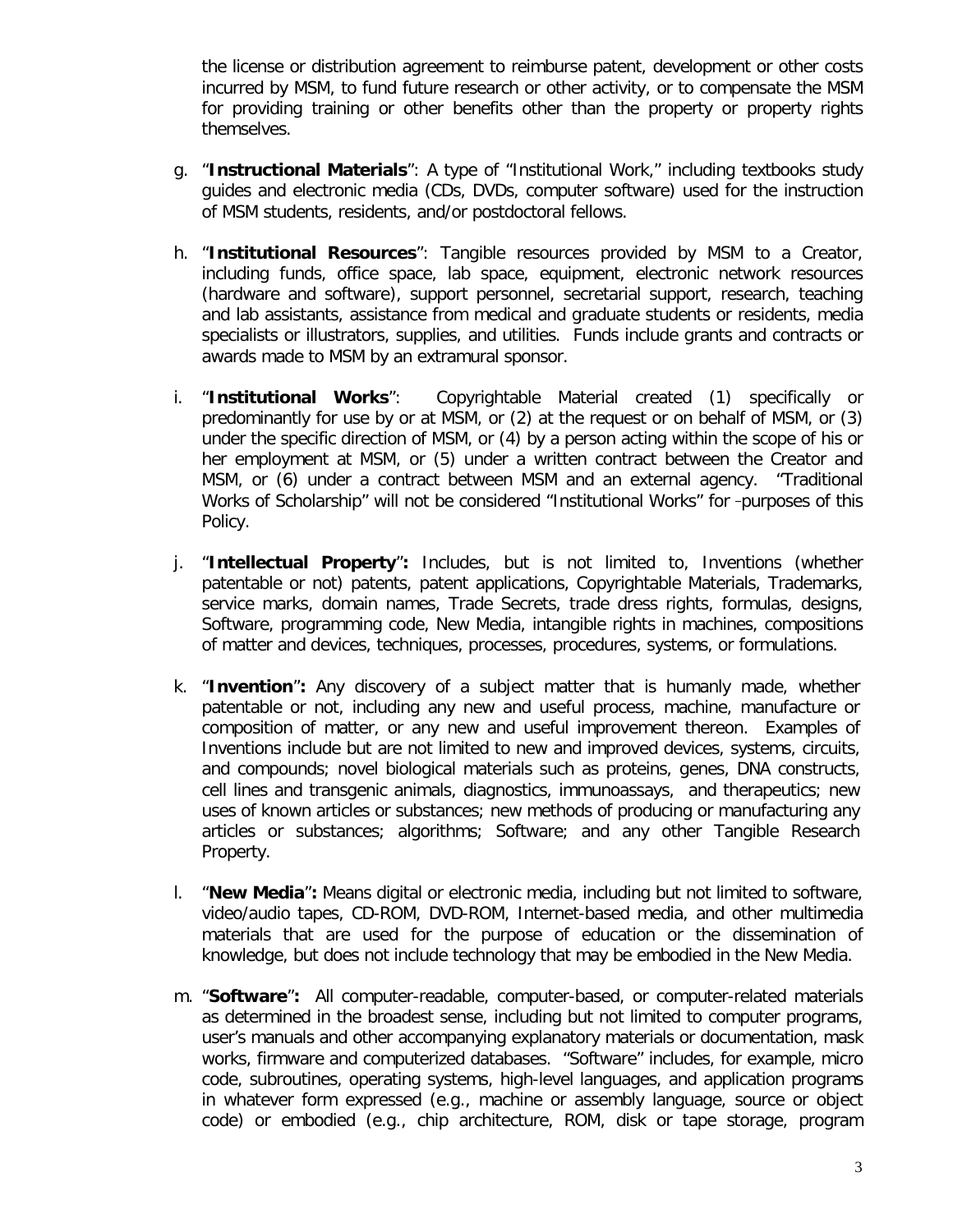listing). While some materials defined here as Software may not be covered by United States copyright laws (mask works, for example, are protected separately under the Semi-Conductor Chip Protection Act), any and all Software is treated as Copyrightable Material for purposes of this Policy; in many cases, however, Software will constitute or embody Inventions as well as Copyrightable Materials and shall be subject to this Policy as well MSM's Patent Policy. The Intellectual Policy Committee shall have the sole authority to clarify, modify, or define this term at its discretion from time to time.

- n. "**Sponsored Activity**": Copyrightable Material or other Intellectual Property that is subject to any grant, contract, or other arrangement with a third party, such as the federal government, a foundation, or corporate research sponsor.
- o. "**Tangible Research Property**"**:** Biological materials, Software, and any other tangible results of research conducted at MSM.
- p. "**Trademark**": means any word, phrase, logo, design, or other symbol used to identify and distinguish the source of goods or services. As used here, the term includes any trademark, service mark, trade name, or trade dress.
- q. "**Trade Secret**": means any scientific or technical information, know-how, design, process, formula, listing, or other information of MSM that is kept reasonably confidential and that has economic value. A Trade Secret may, but need not, be patentable or copyrightable.
- r. "**Traditional Works of Scholarship**": Copyrightable Material reflecting research and/or creativity that is considered evidence of accomplishment in the Creator's academic discipline or professional field, and is specifically created by the Creator in the course of customary research and educational activities; is prepared at the Creator's own initiative and not at the request or under the auspices of MSM, for MSM purposes, or through substantial use of Institutional Resources; and is not owned by or obligated to a third party through any MSM arrangement. The Creator's mere receipt of salary support, or use of office space or word processors provided by MSM, shall not be considered substantial use of Institutional Resources for purposes of this definition.
- s. "**Work Made for Hire**" has the meaning given in the Copyright Act of the United States: a Copyrightable Material that is (i) prepared by an employee within the scope of his or her employment, or (ii) specially ordered or commissioned for use as a contribution to a collective work, a part of an audiovisual work, a translation, a supplementary work, a compilation, an instructional text, a test or answer material for a test, or an atlas. In the case of (ii) but not (i) if MSM and the Creator expressly agree in writing that the Copyrightable Material shall be deemed as a Work Made for Hire.

# **VI. POLICY**

# **1. Copyright Ownership**

a. The terms of a Sponsored Activity or other agreement may determine the ownership of all Copyrightable Material that a person creates in the course of or pursuant to such an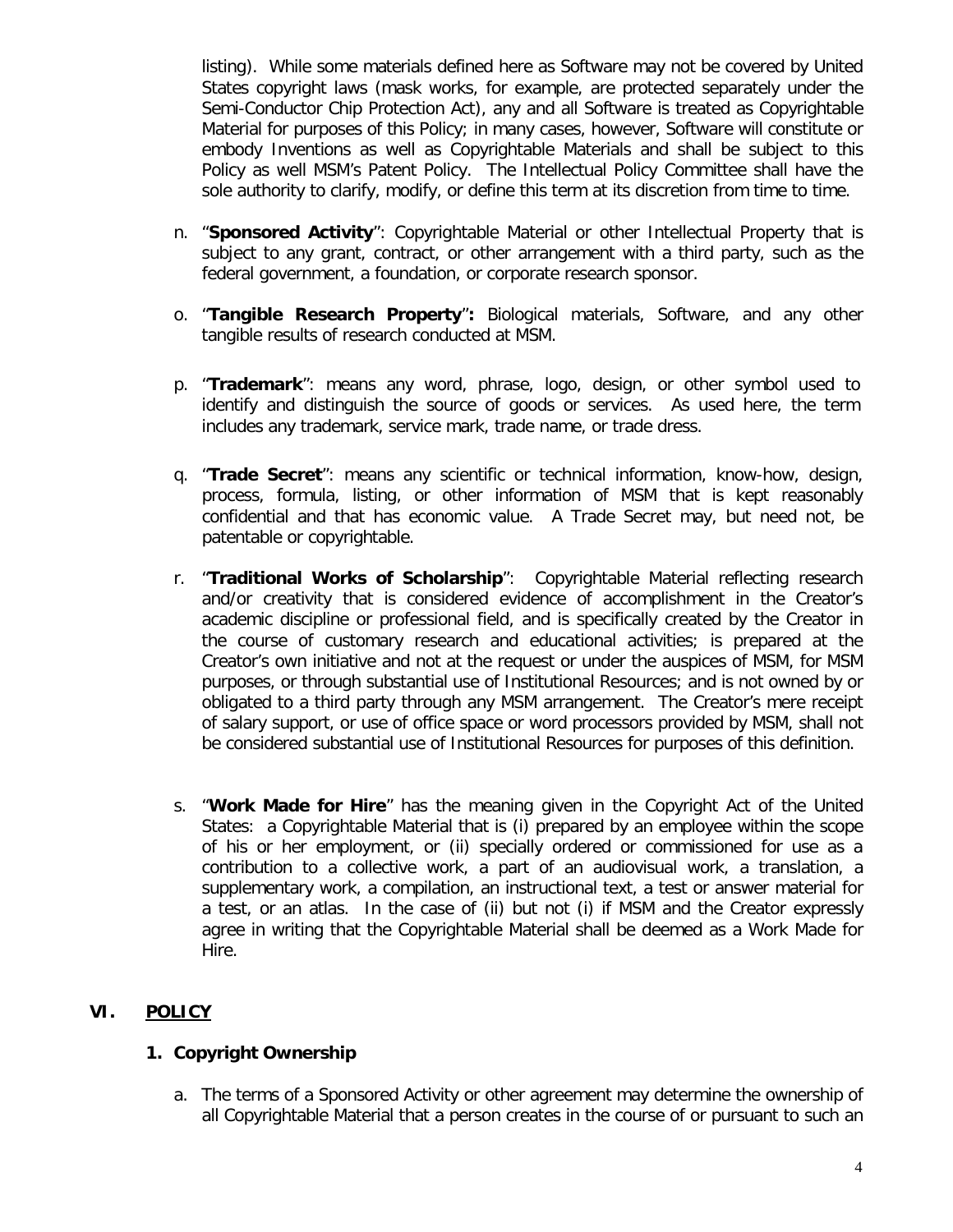agreement. If the agreement does not contain terms relating to the ownership of Copyrightable Material, or if the Copyrightable Material is not a Sponsored Activity, the following provisions of this policy will govern ownership of the material.

- b. MSM shall own all Copyrightable Material in the following categories (which may overlap) and all rights in the copyright of such Copyrightable Materials (the "Supported Works"):
	- (1) Copyrightable Material which a person creates as Work Made for Hire;
	- (2) Copyrightable Material created through substantial use of Institutional Resources; and
	- (3) Copyrightable Material otherwise created in the scope of the Creator's employment with MSM or otherwise constituting Institutional Works. By way of example, such Copyrightable Material may include training or policy materials prepared by staff, handbooks created by staff at the request of MSM, or Software created by Staff in the course of their staff duties or by individuals who are employed by MSM as programmers.
- c. MSM shall own all "Related Software," defined as Software created by the Creator that is not a Sponsored Activity or a Supported Work but that arises out of or relates to the clinical, research, educational, or other activities of the Creator at MSM. Exception: In circumstances deemed appropriate by the Intellectual Property Committee, MSM will waive its claim to any Related Software that is created in the performance of consulting services under a consulting agreement approved by the President, or is in the conduct of any other independent enterprise proposed in advance by the Creator and approved by the Intellectual Property Committee as appropriate for such a waiver.
- d. Any disputes regarding ownership of Copyrightable Material shall be submitted to the Intellectual Property Committee, which, after investigation into the appropriate facts, shall formulate a recommendation for consideration by the President, who will make the final determination in consultation with the MSM Office of General Counsel and Dean.
- e. To the extent that any Supported Work or Related Software constitutes Work Made For Hire, MSM shall own such Copyrightable Material as the author, in accordance with United States copyright law. To the extent that any Supported Work or Related Software does not constitute a Work Made for Hire, MSM shall own such Copyrightable Material by assignment from the Creator.
- f. The Creator of all other Copyrightable Material that does not comprise Supported Activity, Supported Work, or Related Software (e.g., Traditional Works of Scholarship) shall own such material notwithstanding any employment relationship with the School. Creators will own all works they create of an artistic nature, such as music, graphic art, poetry, fiction, or popular nonfiction, except in rare instances where those works comprise Sponsored Activity, Supported Works, or Related Software.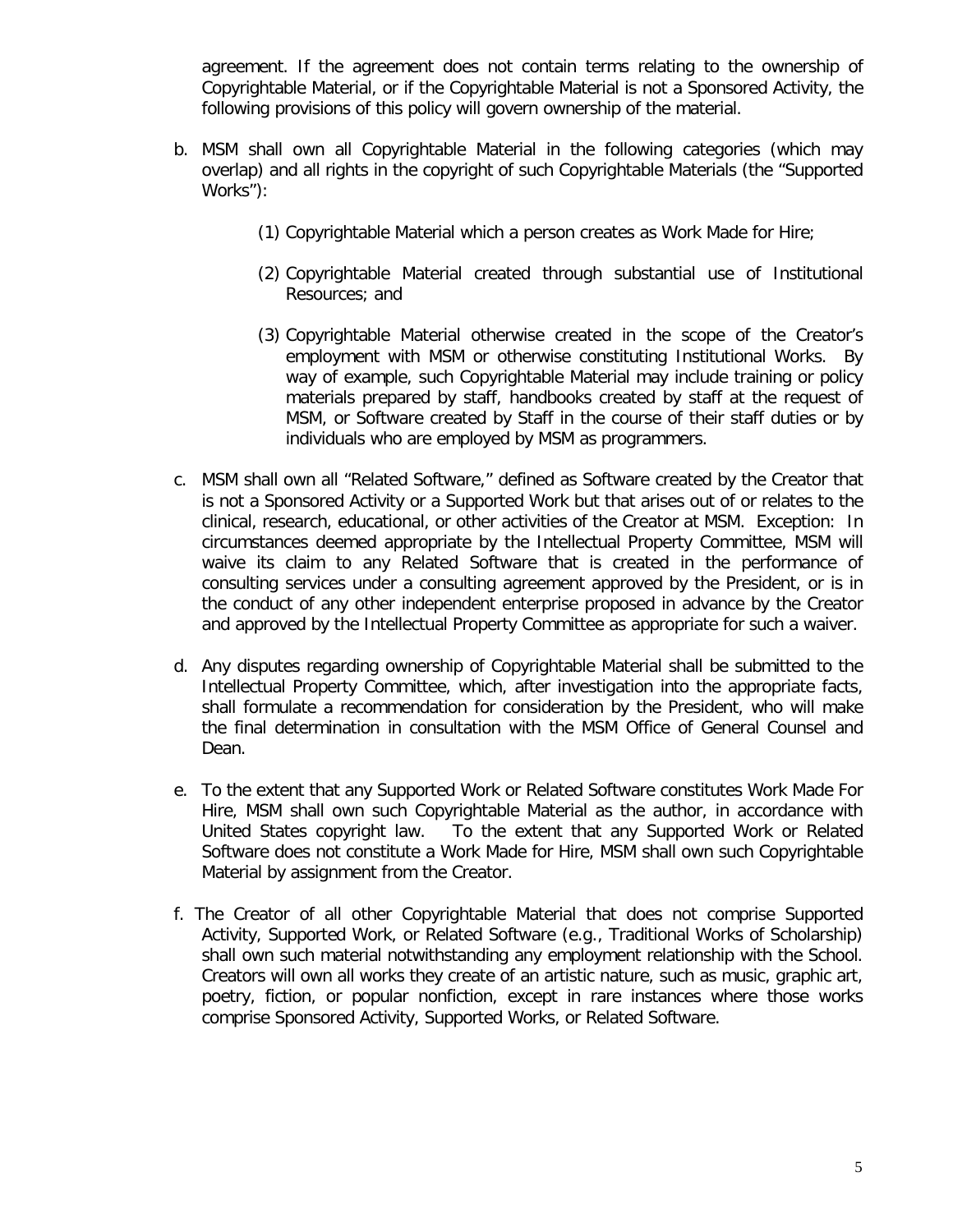#### **2. Marking and Disclosure**

- a. Copyrightable Material shall be marked at the earliest possible opportunity with the copyright symbol "**©**" or the word "copyright" or the abbreviation "**Copr**." the year of the first production or publication, and the name of the owner of the copyright in the work. Individuals are encouraged to consult with the MSM Office of General Counsel for more information on copyright protection.
- b. The Creator shall promptly complete and file an Intellectual Property Disclosure Form (Exhibit A) with the Office of Sponsored Research Administration ("OSRA") for any Copyrightable Material that comprises Supported Activity, Supported Work, or Related Software, unless otherwise expressly exempt from such reporting obligation under Article II above. In the case of Copyrightable Material that a Creator believes does not comprise Supported Activity, Supported Work, or Related Software, if the Creator wishes to make or permit use of such Copyrightable Material for commercial purposes or private gain, he or she must first disclose the Copyrightable Material in accordance with this Section 2, b unless otherwise expressly exempt from such reporting obligation under Article II above.
- c. MSM, in its discretion, may release its ownership rights in the Copyrightable Material to the Creator when, as determined by the Intellectual Property Committee and MSM Office of General Counsel: (i) there are no overriding special obligations to a sponsor or other third party, and/or (ii) the best interests of the School would be so served. The School shall make this decision within 30 days of receipt of the completed Intellectual Property Disclosure Form.
- d. If the Intellectual Property Committee denies the Creator's request that the School's ownership rights in the Copyrightable Material be released to the Creator, the Creator may appeal this decision to the Senior Associate Dean for Research Affairs, who will make the final determination in consultation with the MSM Office of General Counsel.
- e. The Office of Sponsored Research Administration shall file an application to register the School's copyright interest in the disclosed Copyrightable Material when copyright ownership remains with the School, and the Creator shall be notified thereof in writing.
- f. MSM will retain a nonexclusive, royalty free, non-transferable license for research, clinical, and education purposes in any Copyrightable Material in which it has released its ownership rights to the Creator in accordance with Section 2, c of this Article VI, unless the parties agree otherwise.
- **3. Use of Copyrightable Materials.** With respect to Copyrightable Material owned by MSM under this Policy:
	- a. MSM, through the Office of Sponsored Research Administration, shall have the right to determine the licensing, marketing, and use of material for which the MSM shall have copyright ownership. This determination shall take into consideration the interests of MSM, the public, and the Creator, as well as the Creator's expressed preferences.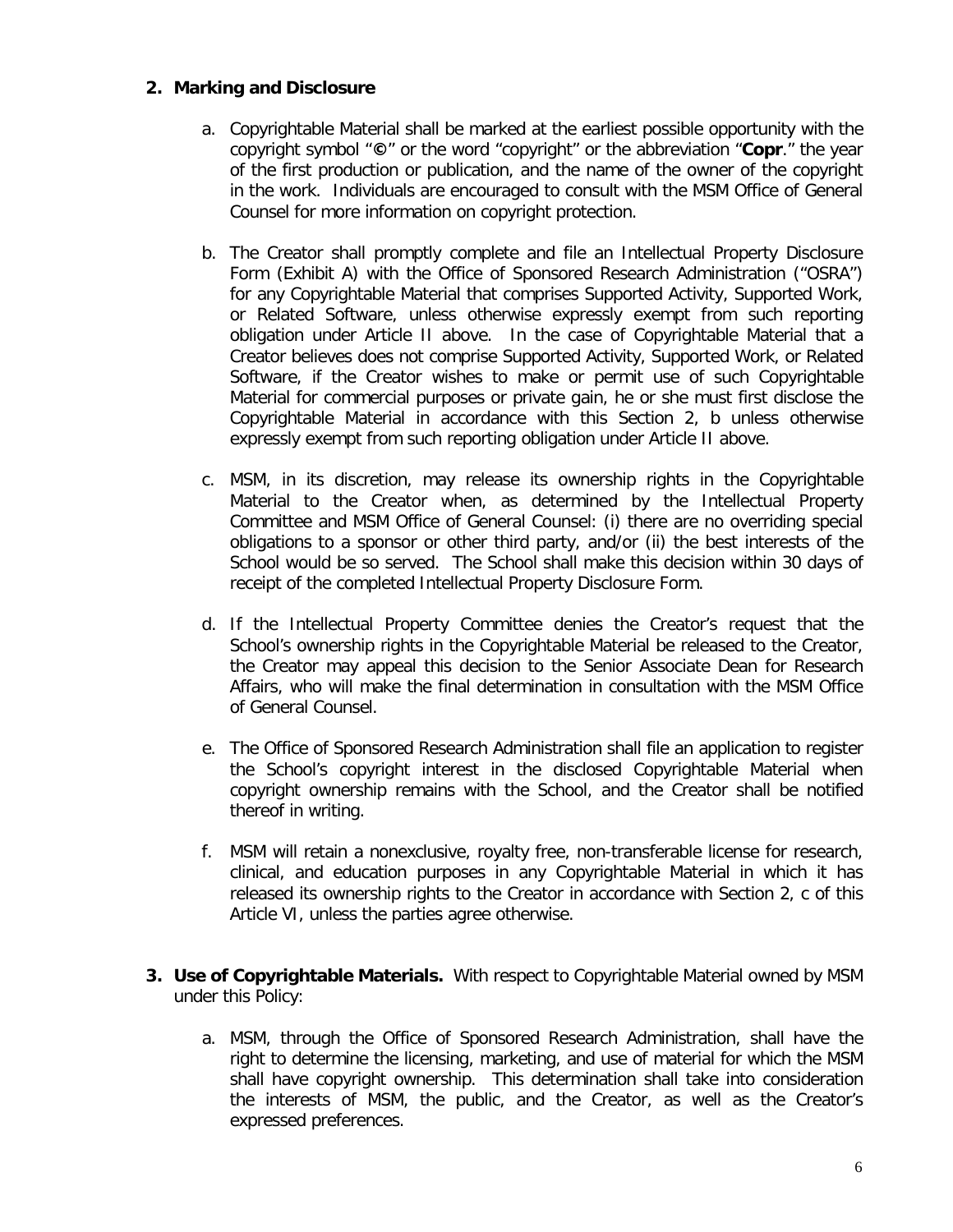b. The Creator shall have the right to be identified or to refuse to be identified as the Creator by MSM and by subsequent licensees and assignees, except as required by law.

## **4. Privacy and Related Rights of Others**

Creators of Copyrightable Materials must seek appropriate permissions before making any use of the name, likeness, or other identifying information of a patient or other individual. Such use may be subject to the individual's rights of privacy or publicity and other legal restrictions unrelated to Intellectual Property. In the case of patients, MSM policy requires obtaining prior authorization in writing.

## **5. MSM Names and Trademarks**

Individuals shall obtain approval from the Intellectual Property Committee before seeking publication of any Copyrightable Material, whether or not owned by MSM, that displays MSM's name or any other name or logo used to identify MSM, or that uses such a name or logo in any advertising, promotional, or sales material in any medium, except where such name is used solely to identify the individual's association with MSM.

MSM's name, logo, or other identifying symbol shall not be used as a Trademark or to imply any endorsement, without MSM's prior written permission. Trademarks shall be owned by MSM if they are created by individuals in the course of their employment or other appointment with MSM or if they are used to identify any product or service originating with or associated with MSM.

#### **6. Trade Secrets**

As a nonprofit corporation, MSM is in general dedicated to open disclosure and discussion of information. However, MSM keeps confidential certain information, including, but not limited to, patient data, business information, and Software. To the extent any such confidential information relating to any activity conducted at or supported by MSM constitutes a Trade Secret, the Trade Secret shall be owned by MSM. If requested by MSM, individuals shall take appropriate steps to keep such Trade Secrets confidential.

# **7. Other Intellectual Property**

Any Intellectual Property not specifically covered by the foregoing sections of this Policy shall (as between MSM and Creator) be owned by MSM if it is created in the performance of Sponsored Activity at MSF or through use of Institutional Resources.

#### **8. Royalties and Revenue Distribution**

a. MSM may choose to use Copyrightable Material owned by it for internal purposes only. If, however, it appears that a Copyrightable Material owned by MSM should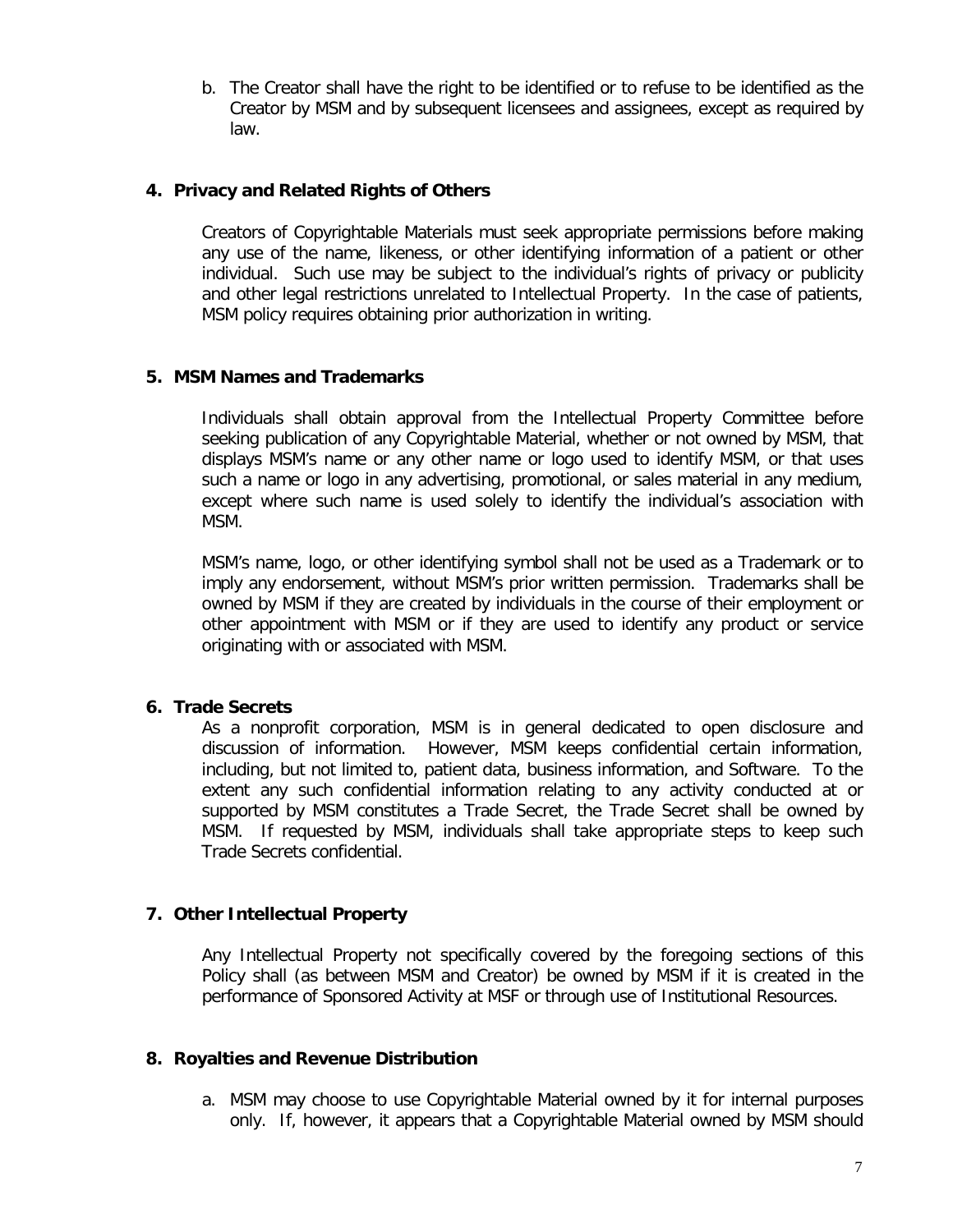be commercialized, the Senior Associate Dean for Research Affairs will consult with the Creator who disclosed it and the Intellectual Property Committee, and will determine the appropriate action, which may include promoting and licensing the Copyrightable Material to make it available to the public. MSM shall provide such professional services as it deems necessary or desirable to protect the copyright and other proprietary rights in the Copyrightable Material, which may be limited to reliance on unregistered copyright protection.

- b. Unless the Intellectual Property Committee recommends, and the President and Associate Dean of Research Affairs adopt, a different distribution warranted by the circumstances, and subject to any written agreement to the contrary between MSM and the Creator, Annual Net Income derived from the Copyrightable Material shall be distributed as follows:
	- (1) Formula for Distribution of Income
		- (a) 60% of the net patent income and/or milestones to the Inventor(s); and
		- (b) 40% of the net patent income and/or milestone to the Institution. The Institution's distribution shall be divided:
			- i. 50% to the Office of the Dean; which shall be distributed at the discretion of the Dean to support the research infrastructure; and
			- ii. 50% to the Research Development to help defray the cost of administrating Intellectual Property related activities (i.e., provisional patents, full patens, legal services, marketing, etc.).
- c. Income from Other Research Results, Trademarks, Trade Secrets, and Other Intellectual Property. Income from the use of the name MSM shall belong to MSM and shall not be distributed to individuals. Otherwise, in the case of Trademarks, Trade Secrets, or other research results or Intellectual Property that are not covered by Section 8, b of this Article VI, any Annual Net Income received by MSM shall belong to MSM and shall be distributed or not distributed as determined by the Intellectual Property Committee.
- d. Determination of Shares among Multiple Creators. If the Intellectual Property Committee determines that more than one Creator was involved in the creation of a Copyrightable Material, the Creator's share of Income shall be divided among the multiple Creators as determined by the Senior Associate Dean for Research Affairs. If requested by any Creator, the determination of the Senior Associate Dean for Research Affairs will be reviewed by the Intellectual Property Committee.
- e. Departure from MSM. Should any or all of the Creators leave MSM, the allocation and payment of Income shall remain the same as if the Creators were still at MSM, unless otherwise approved by the Intellectual Property Committee. In the event of the death of an individual entitled to receive a share of Income, his or her share shall inure to his or her estate.

#### **9. Exceptions to Income Distribution Rules**

a. Grant-Related Conditions. Income generated under grants from federal agencies and some other sources may be subject to conditions in the grant or grant-related regulations, which must be complied with before any Income can be distributed.